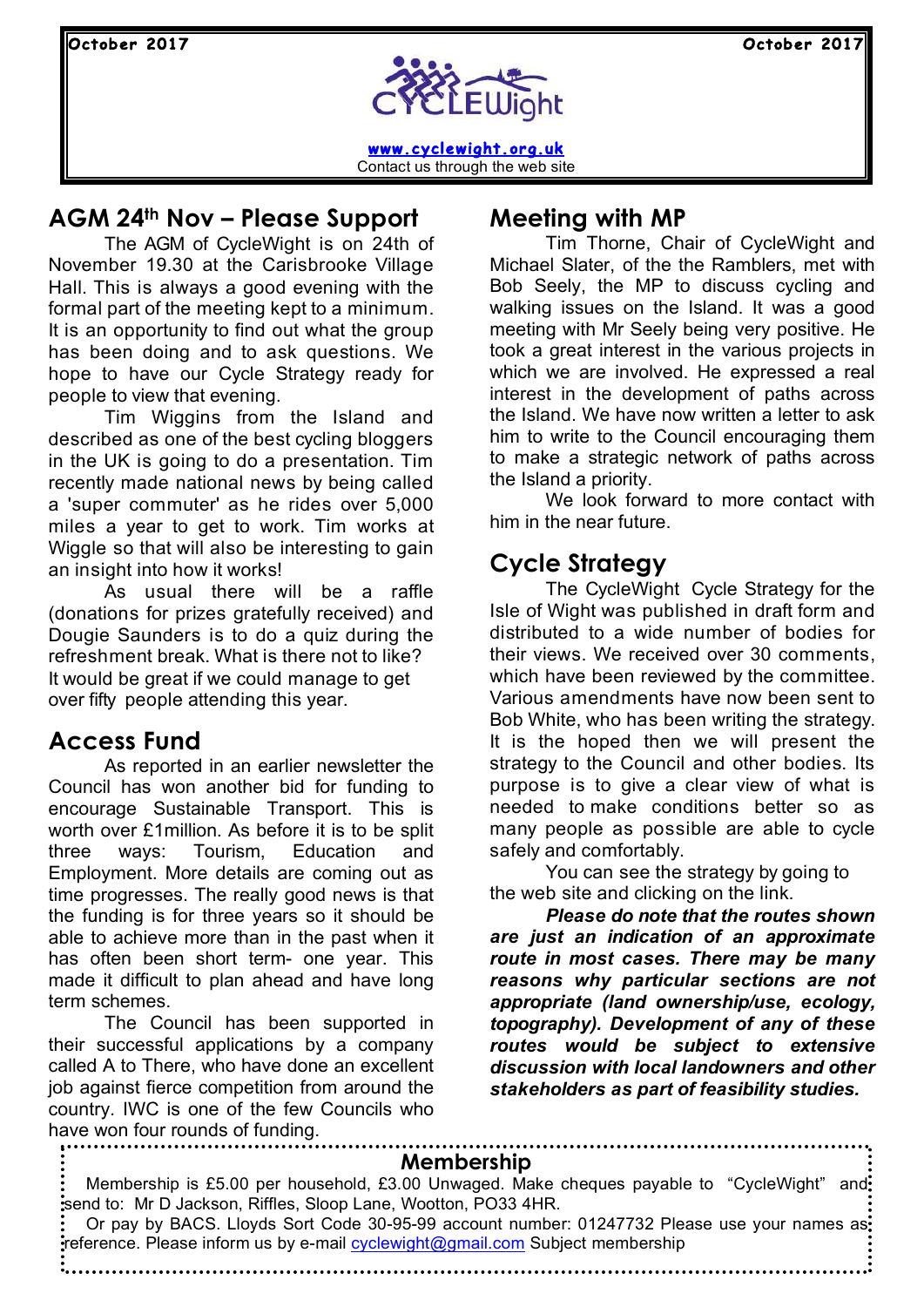## **Bridle Path in Newbridge**

There is a new bridle path opened that runs around the back of Newbridge, numbered S41. It runs over the track bed of the old railway line and links existing Bridleways S16 and S36. It is part of a 106 agreement, after a landowner asked permission to develop a solar farm on some of his land. It is a wonderful addition to the Rights of Way Network.

The owner is concerned that gates will be left open so it is important if these kinds of improvements are made to the cycling and walking infrastructure on the Island that they are well cared for by the users.



#### **View from the western end**

## **Permeability (not cycle clothing)**

We have been awarded a grant from the Awards for All, part of the Lottery, to do a permeability study of Newport, in other words looking at ways to make Newport more walking and cycling friendly. CW will then work with IWC and Newport Parish Council to implement the recommendations. It is very much aimed at doing things that are simple and relatively easy to implement.

The report should be ready for publication by the end of November. Lessons learned can then be hopefully shared with other Island towns.

This is separate from the £9 million pounds awarded to the Council to improve the transport infrastructure in Newport. We have been asked to be part of this but so far have had no reply.

# **Police – Bike Thefts**

As many of you will be aware, over the summer there have been a large number of expensive bikes stolen. The Police have been in contact with us.

They have issued us with a leaflet that contains prompts so you record your bike accurately. It gives web address of two sites where you can register your bike nationally. There is also some general advice on how to keep your bike safe. It can be downloaded from our web site.

#### **Everyone should have one**

It is not too early to be thinking of Christmas and here is a perfect present.

The artwork on this mug was designed and drawn by Al at Potting Shed Cartoons, based in Carisbrooke. He is a keen cyclist himself and the scenes are inspired by his bike rides round the Island's beautiful and varied landscape.

W.J.Nigh & Sons Ltd, a local company with over 100 years experience of making quality items, produced the mug. Inside each mug is a scroll naming the various features to be found on the Island. Alan said, "Sadly there is not enough room to depict every lovely spot, but enough to give a good flavour (ho ho) of what can be discovered."

The mugs have already proved popular.

Wight Cycle Hire gave them as a memento to a group who they had taken out riding. They will be available at

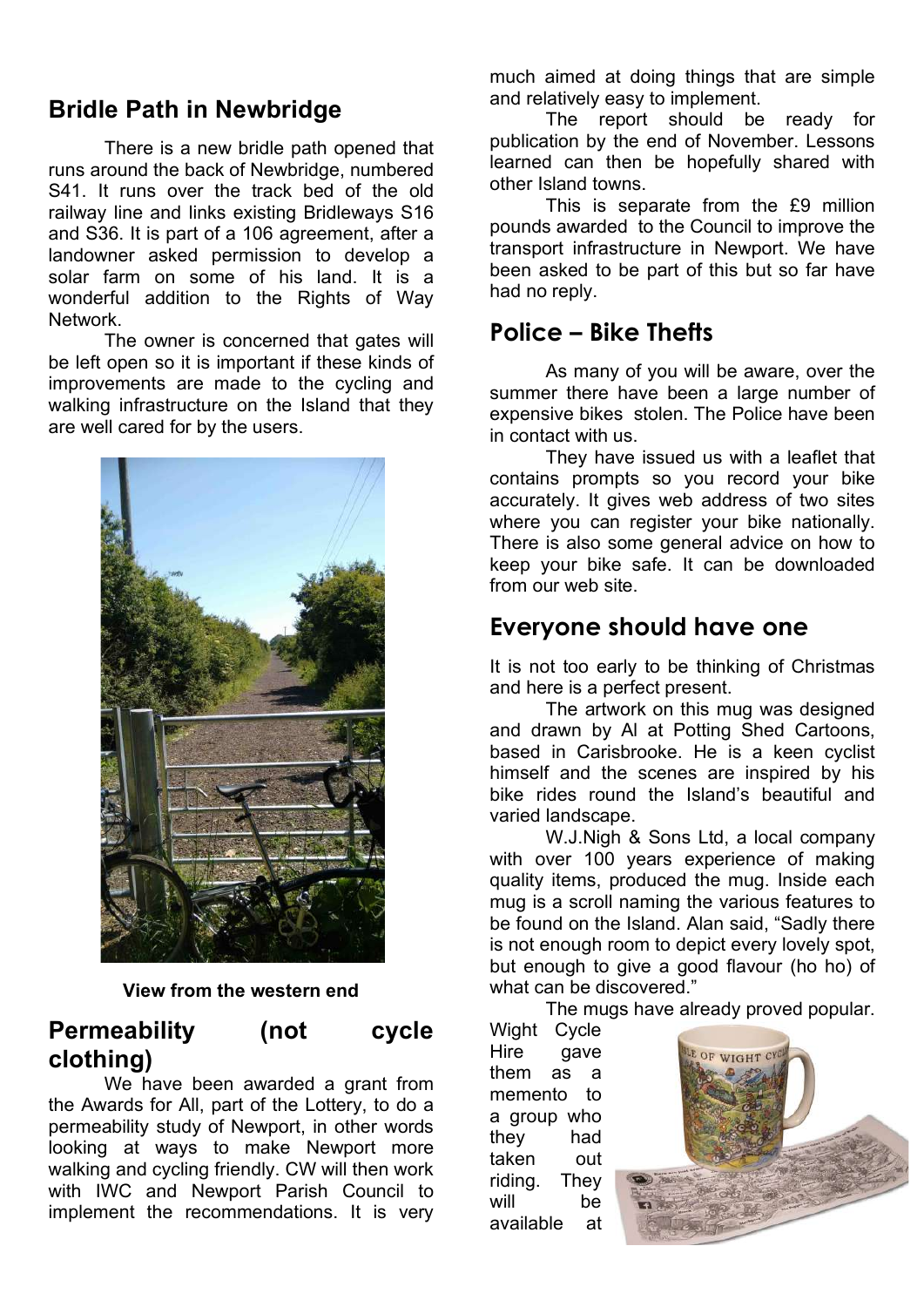#### the AGM for sale**. Village shop. A hub for cyclists**

Cycle stand pillars, which have tethered tools, a pump and pressure gauge for puncture repairs, have been provided outside Chale Green Stores to cater for the ever-growing number of bike riders, who are made welcome



there for a cuppa and the vital slice of cake to boost flagging pedalpower.

It is a regular stopover for members of the Isle of Wight's **Wayfarers** Cycle Touring Club and West **Wight** Wheelers, as well as the many mainland visitors and Island riders enjoying the

IW's network of cycle routes.

The hub was made possible by an initiative from local community charity Sustainable Chale Ltd in partnership with Chale Parish Council and the proprietors of the village stores, Chris Smith and Jo Hofmann.

Malcolm Groves, of Pyle Shute, Chale, a co-director of Sustainable Chale Ltd, said: "Chale Parish Council submitted a successful planning application on our behalf for the cycle repair pillars, which reflects our support for sustainable community projects and will enhance the growing use of our village shop by visiting cyclists and the Island's many enthusiasts."

Mr Smith added: "Jo and I were pleased to make space available outside our village stores for the new facility. We welcome the growing number of cyclists who use our café and we are more than happy to express our thanks to them by providing this muchneeded bike hub."

The hub was officially inaugurated on Saturday 9 September by the Isle of Wight's international cycling ace, Adam Holleyman.

Also present in Chale Green for the official opening – perhaps to test the spanners and screwdrivers – was Island inventor Dan Roberts, with his Tremendously Transcendent Tricycle; a working wooden wonder created from recycled materials. **Mike Starke**

## **Road Safety**

Some of you may well have seen the new mats bought by Cycling UK for each constabulary. This is a mat, which shows the correct distance that car drivers should overtake cyclists. In the Highway Code it does state, "give motorcyclists, cyclists and horse riders at least as much room as you would when overtaking a car." It is sometimes difficult to believe that when cycling on the Island with its many narrow or busy roads.

CycleWight have written to Hampshire Police to ask for it to be brought to the Island. We suggested that as a start it could be used during the Cycle Fest week. We did get a reply saying that no date had been set. This is disappointing, as it has been already used in several other places on the mainland.

West Midlands' Police have gone one step further and have been stopping drivers who have been passing cyclists too closely and offering them an education programme using the mat. Those who refuse and those who were very close have been prosecuted for driving without due care and attention. As it received such wide publicity Police said it was quite noticeable in a very short time how drivers behaviour changed.

Is there a place which you think is particular dangerous for cyclists? A junction, a road where cars regularly pass too close, a mini roundabout which is difficult to negotiate etc. Please let CW know. Send a message also to Island Roads and the Road Safety Team at IWC.